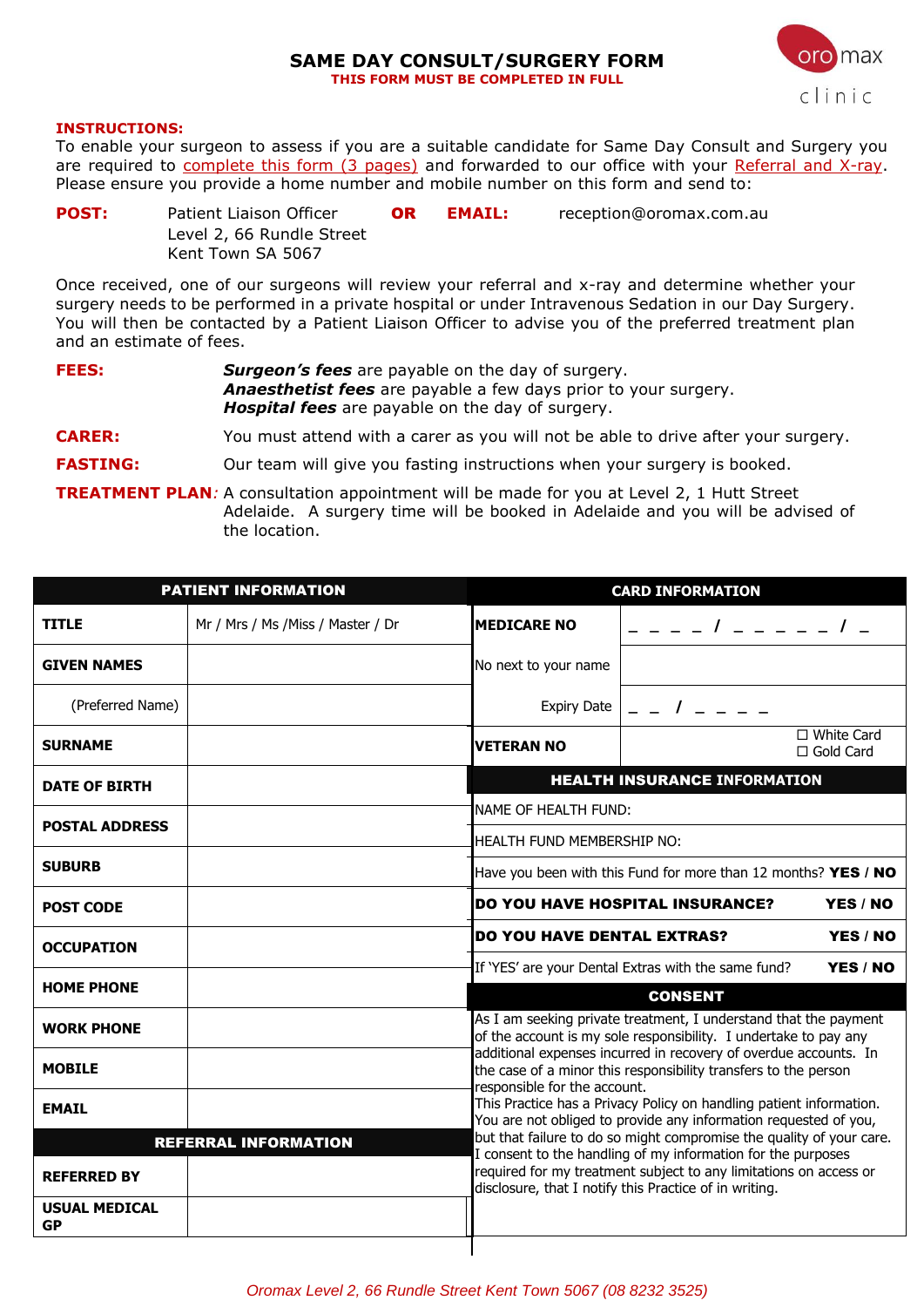# **SAME DAY CONSULT/SURGERY FORM THIS FORM MUST BE COMPLETED IN FULL**



# MEDICAL HISTORY INFORMATION

| <b>NAME:</b>                                                                             |                                                                                                     | DOB:                   | UR:<br>To be completed by Oromax |           |            |
|------------------------------------------------------------------------------------------|-----------------------------------------------------------------------------------------------------|------------------------|----------------------------------|-----------|------------|
| <b>HEIGHT:</b>                                                                           | <b>WEIGHT:</b>                                                                                      | BMI: (office use only) |                                  |           |            |
| PLEASE ANSWER THESE QUESTIONS BY TICKING THE BOXES                                       |                                                                                                     |                        |                                  | <b>NO</b> | <b>YES</b> |
| Have you had an anaesthetic before?                                                      |                                                                                                     |                        |                                  |           |            |
|                                                                                          | Have you or any relative ever experienced complications with an ANAESTHETIC?                        |                        |                                  |           |            |
| Have you had an operation in the last five years? If yes, please document reason below : |                                                                                                     |                        |                                  |           |            |
|                                                                                          |                                                                                                     |                        |                                  |           |            |
| Do you have any neck or jaw stiffness?                                                   |                                                                                                     |                        |                                  |           |            |
|                                                                                          | Are you <b>ALLERGIC</b> to any drugs, food, tapes, latex or rubber? If yes, give details:           |                        |                                  |           |            |
|                                                                                          |                                                                                                     |                        |                                  |           |            |
|                                                                                          | Have you any reason to believe that you are in a high risk group for hepatitis or HIV (AIDS virus)? |                        |                                  |           |            |
|                                                                                          | Have you ever tested positive for Hepatitis B, Hepatitis C, HIV, MRSA or VRE?                       |                        | (Please circle)                  |           |            |
| Is there a possibility that you may be pregnant?                                         |                                                                                                     |                        |                                  |           |            |
| Do you have any special needs? (eg. needle phobia)                                       |                                                                                                     |                        |                                  |           |            |
|                                                                                          | Do you take ASPIRIN regularly, WARFARIN or 'blood thinning' medication?                             |                        |                                  |           |            |
|                                                                                          | Have you had any treatment for excessive bleeding or bleeding disorder?                             |                        |                                  |           |            |
| Do you have or have had Anaemia?                                                         |                                                                                                     |                        |                                  |           |            |
| Do you have or have had High Blood Pressure?                                             |                                                                                                     |                        |                                  |           |            |
| Have you had Rheumatic fever?                                                            |                                                                                                     |                        |                                  |           |            |
|                                                                                          | Have you had a heart attack or heart problem (including chest pain, ANGINA, heart palpitations)?    |                        |                                  |           |            |
| Have you had Heart Surgery? If yes, when?                                                |                                                                                                     |                        |                                  |           |            |
| Do you have any of the following:                                                        |                                                                                                     |                        |                                  |           |            |
| $\Box$ Pacemaker<br>Do you have an arm shunt or suffer from Lymphedema of arms?          | $\Box$ Cardiac stents<br>$\Box$ Heart valve replacement                                             |                        | $\Box$ Other                     |           |            |
| Do you suffer from ASTHMA?                                                               |                                                                                                     |                        |                                  |           |            |
| If yes, do you use a puffer (eg. Ventolin)?                                              | <b>YES</b><br><b>NO</b>                                                                             |                        |                                  |           |            |
|                                                                                          | Do you have or have had troublesome shortness of breath, persistent cough or sleep apnoea?          |                        |                                  |           |            |
| Have you ever had bronchitis or pneumonia? If yes, when?                                 |                                                                                                     |                        |                                  |           |            |
| Do you or have you had any kidney disease?                                               |                                                                                                     |                        |                                  |           |            |
| Are you a diabetic? If yes, Type 1 or Type 2?                                            |                                                                                                     |                        |                                  |           |            |
| Have you ever had Hepatitis, jaundice or liver problems?                                 |                                                                                                     |                        |                                  |           |            |
| Do you have stomach or peptic ulcers, Hiatus hernia, reflux, indigestion or heartburn?   |                                                                                                     |                        |                                  |           |            |
| Do you or have you had any psychiatric conditions? (eg: Anxiety, Depression, Other)      |                                                                                                     |                        |                                  |           |            |
| Do you suffer from Epilepsy, fits, blackouts or faints?                                  |                                                                                                     |                        |                                  |           |            |